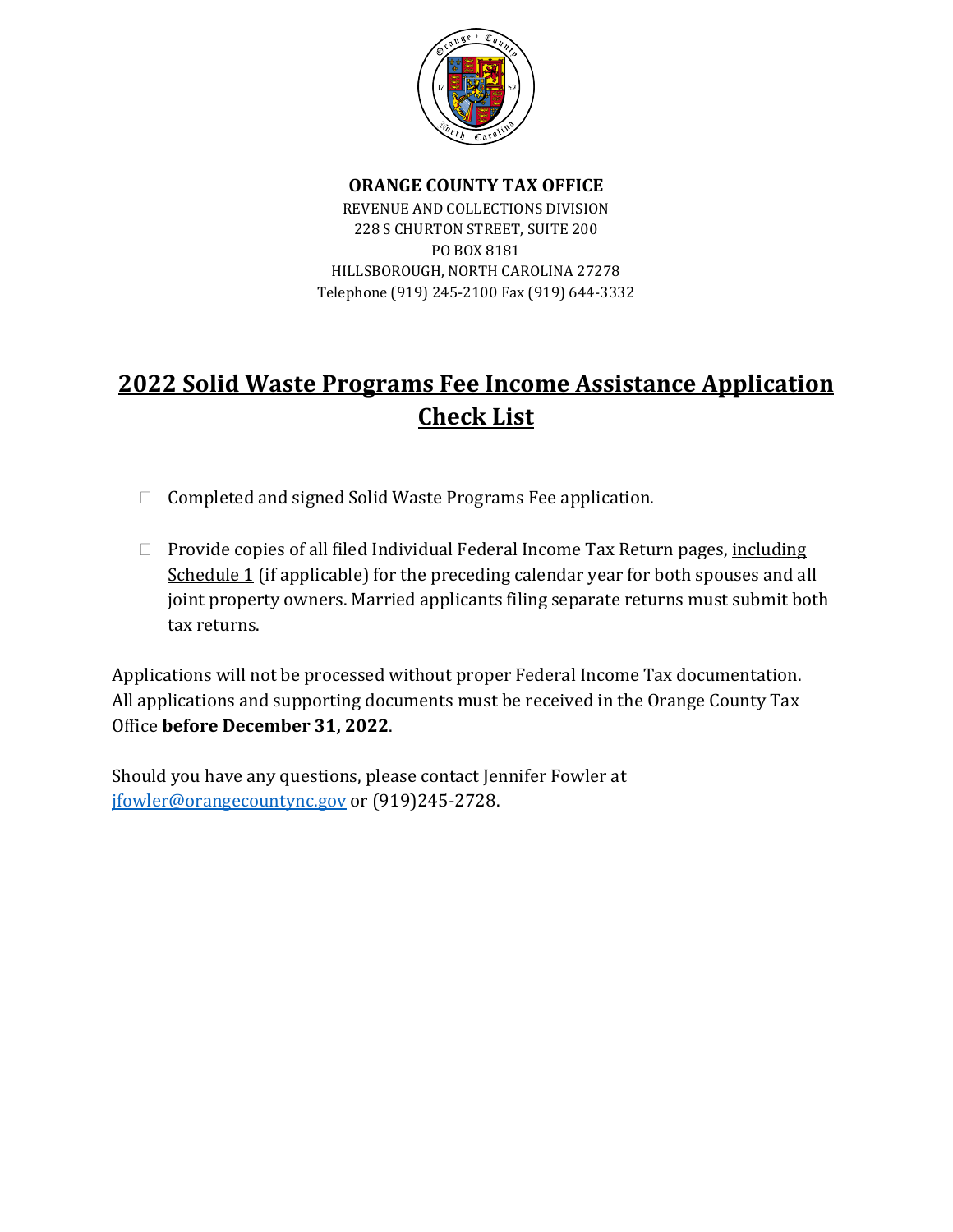### **ORANGE COUNTY SOLID WASTE PROGRAMS FEE (SWPF) ASSISTANCE APPLICATION YEAR 2022**

A taxpayer may submit an application provided that he or she:

- (1) Has an income for the preceding calendar year (2021) of not more than thirty-one thousand nine hundred dollars (\$31,900)
- (2) Is an Orange County resident or a resident of one of the three municipalities within Orange County
- (3) Is applying for assistance for his or her principal residence

Income is defined as all money received from every source, other than gifts or inheritances received from a spouse, lineal ancestor, or lineal descendant. For married applicants who live together; the income of both spouses must be included, whether or not the property is in both names.

Income Example:

If an applicant's income for 2021 was \$4,500 and his Social Security benefits were \$6,000 (which are not taxable), his total income for 2021 would be \$10,500. Both these figures may be found on the applicant's 2021 individual Federal Income Tax Return. Assuming this was all the income for the year, the applicant would qualify.

|                          | <b>APPLICANT</b> | <b>CO-APPLICANT</b> |
|--------------------------|------------------|---------------------|
| <b>Full Name</b>         |                  |                     |
| <b>Residence Address</b> |                  |                     |
| City, State, Zip         |                  |                     |
| Parcel ID (PIN)          |                  |                     |
| Telephone Number         |                  |                     |

What percentage of ownership does applicant(s) have in the property?

If not  $100\%$ , list the name of other owner(s).

Is the property the permanent residence of the applicant(s)?

If the applicant has already qualified for Homestead Exemption, he or she is only required to complete the information above, and sign the second page. If the applicant is not applying for, or does not qualify for Homestead Exemption, the entire application must be completed and all supporting documents must be submitted in order for this application to be processed.

If the applicant's income level is low enough that he or she is not required to file a Federal Tax Return, enter

the income for the preceding calendar year on this line \$ and attach a copy of Form SSA-1099 Social Security Benefit Statement. All social security numbers remain confidential. If the applicant was required to file a federal income tax return, the next section should be completed.

Enter the required income information from the individual federal income tax return for the preceding calendar year below. If filing a joint return, place all income information in the applicant column.